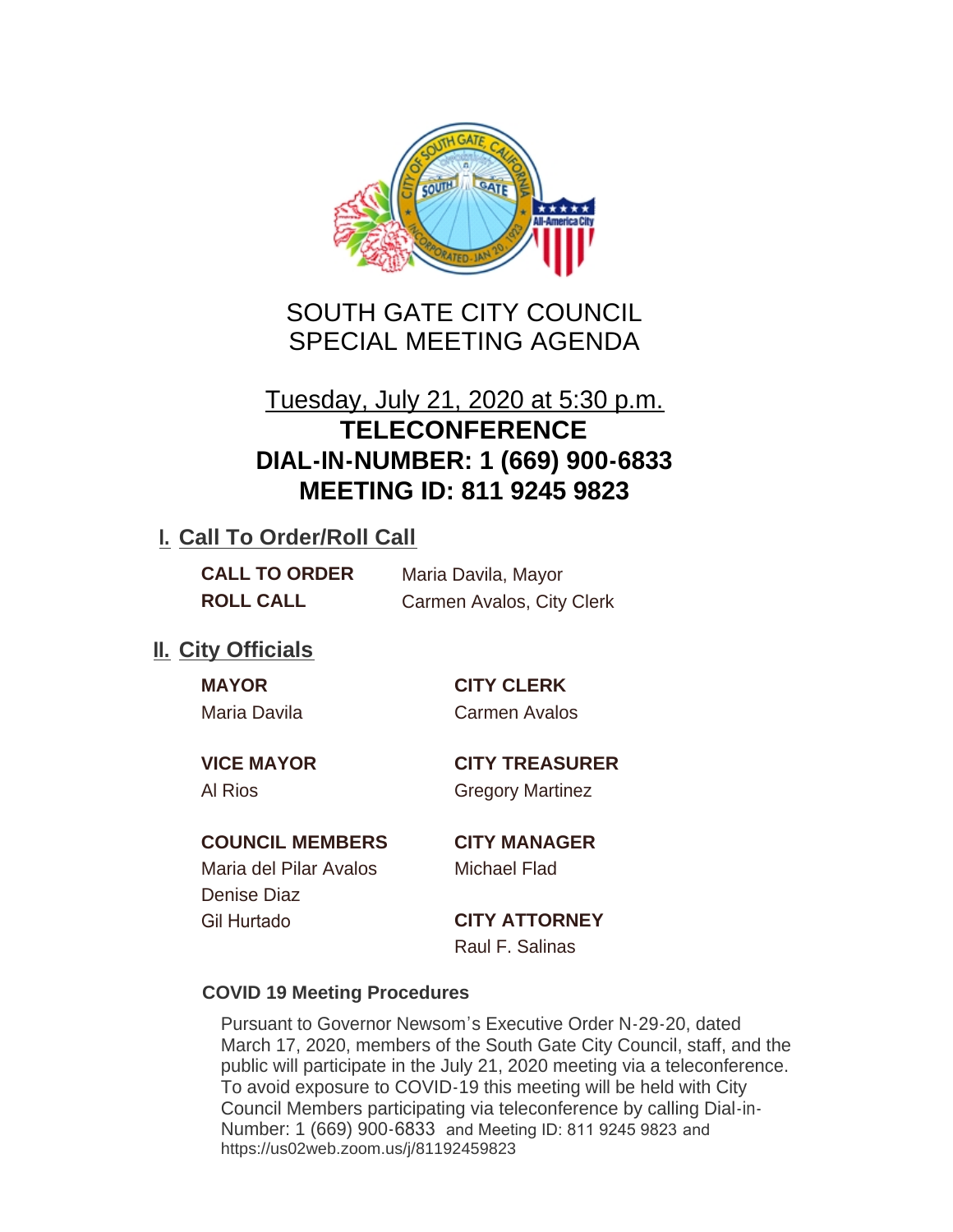Additionally, you may submit your comments electronically by emailing the City Clerk at cavalos@sogate.org.

#### **Procedure for Participation:**

Any person wanting to participate may request to "speak" on an agenda item. Once acknowledged and authorized by the Mayor the person may speak. Alternatively, any person may submit comments on an item electronically by emailing cavalos@sogate.org. Submissions by email must be received 30 minutes prior to the posted start time of the meeting if emailing subject.

Subject line should read: **COMMENTS FOR ITEM \_\_\_\_\_, MEETING OF July 21, 2020**.

Please note, you will enter the meeting muted, but if you want to comment on an Agenda Item or during the public comment portion of the Agenda, raise your hand or press \*9 at the appropriate time indicated by the Mayor. When you are selected to speak, you will hear that you are unmuted, this is the time to make your public comments. Your patience with these changes is appreciated as the City adjusts to new ways of conducting business during the COVID-19 pandemic. Thank you.

**Accessibility:** Reasonable accommodations for individuals with disabilities will be handled on a case-by-case basis and in accordance with the Americans with Disabilities Act and Governor Newsom's Executive Order N-29-20. Please call the Office of the City Clerk at 323.563.9510.

### **Meeting Compensation Disclosure III.**

Pursuant to Government Code Section 54952.3: Disclosure of compensation for meeting attendance by City Council Members is \$650 monthly regardless of the amount of meetings.

### **Closed Session: (ATTY) IV.**

#### **1. CONFERENCE WITH LEGAL COUNSEL – ANTICIPATED LITIGATION**

Pursuant to Government Code Section 54956.9(c)

One (1) - Potential Case

Documents:

#### CLOSED SESSION REPORT 07212020.PDF

#### **2. CONFERENCE WITH LABOR NEGOTIATOR**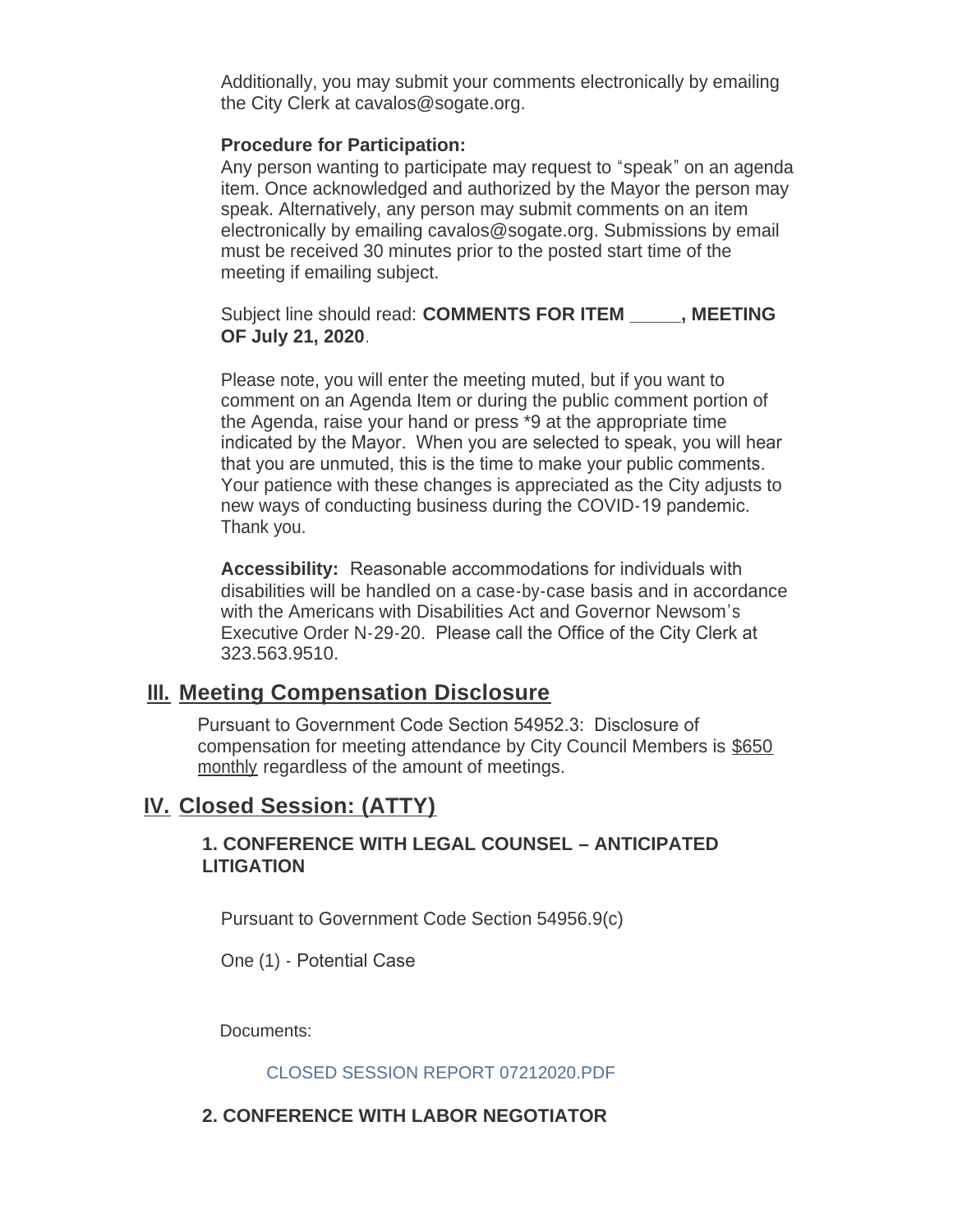Pursuant to Government Code Section 54957.6

Agency Representation: City Manager Michael Flad

Unrepresented Employees: Top Management/Department Directors Hourly Employees

Employee Organizations: SGMEA SGPMMA **SGPMA** 

**SGPOA** 

#### **Special Meeting Adjournment V.**

I, Carmen Avalos, City Clerk, certify that a true and correct copy of the foregoing Meeting Agenda was posted on July 16, 2020 at 1:50 p.m., as required by law.

Carmen Avalos, CMC City Clerk

Materials related to an item on this Agenda submitted to the City Council after distribution of the agenda packet are available for public inspection in the City Clerk's Office

> 8650 California Avenue, South Gate, California 90280 (323) 563-9510 \* fax (323) 563-5411 \* [www.cityofsouthgate.org](http://www.cityofsouthgate.org/)

In compliance with the American with Disabilities Act, if you need special assistance to participate in the City Council Meetings, please contact the Office of the City Clerk.

Notification 48 hours prior to the City Council Meeting will enable the City to make reasonable arrangements to assure accessibility.